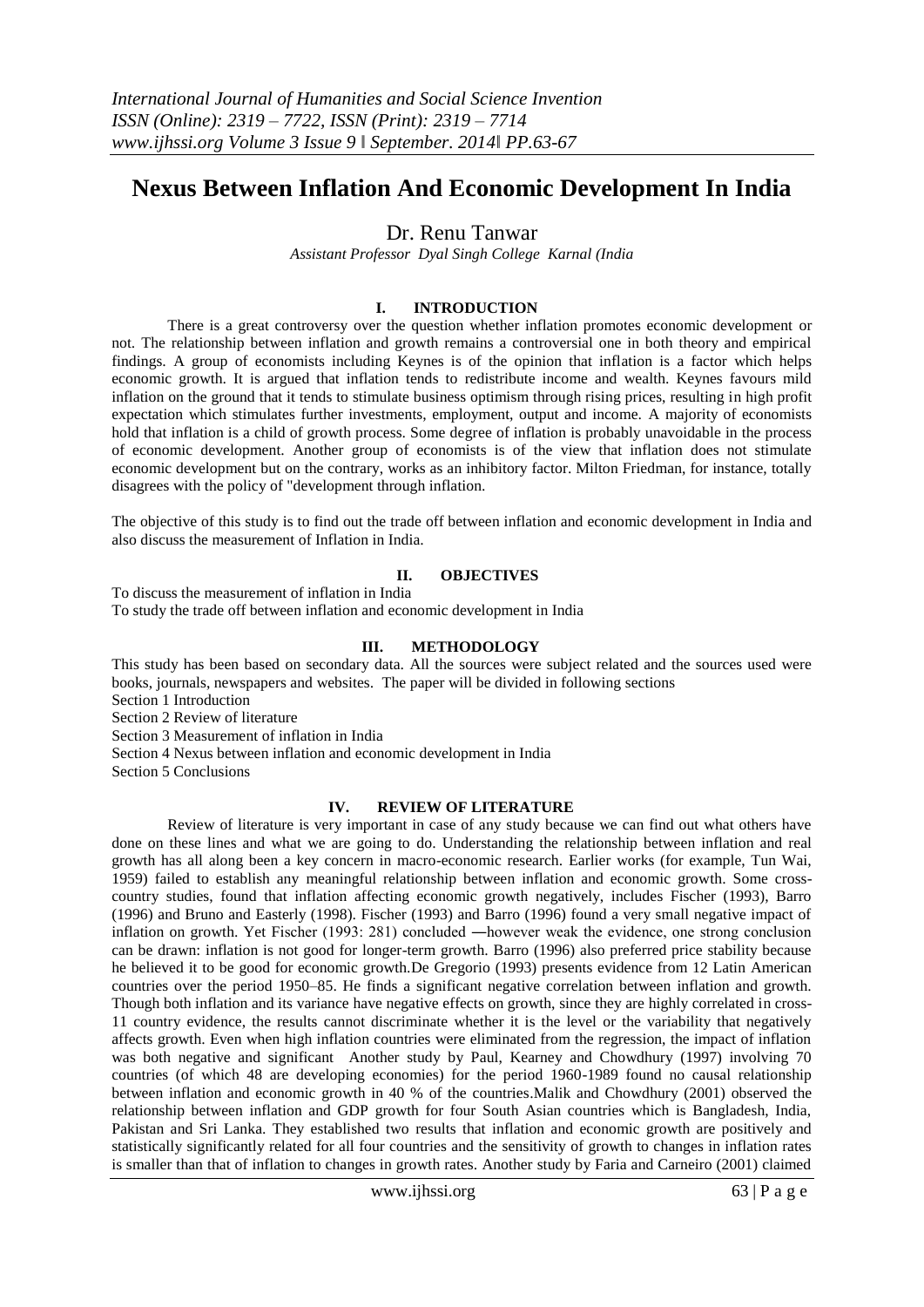a divergent view from Malik and Chowdhurry (2001). They have measure the relationship between inflation and economic growth in the context of Brazil which has been undergone severe inflation until recently. They took the annual data for the period between 1980 and 1995, they argued that although there is a negative relationship between inflation and economic growth in the short run, but in the long run, economic growth does not affected by inflation.

Girija and Anis (2001) use co integration and error correction models to empirically test the long run and short run dynamics of the inflation-economic growth relationship for the four South Asian Countries viz., Bangladesh, India, Pakistan and Srilanka. Using the Annual Data, this study finds that there is long run positive relationship between growth and inflation.Prasanna V Salian, Gopakumar seeks to examine the relationship between inflation and GDP growth in India. An empirical evidence is obtained from the cointegration and error correction models using annual data collected from the Reserve Bank of India. The result shows that there is a long-run negative relationship between inflation and GDP growth rate in India. Inflation is harmful rather than helpful to growth. These results have important policy implications. Cross-country evidence appears to support a cross-country negative relationship. In general, countries with higher growth are those with lower inflation rates. A World Bank study finds that the high-performing East Asian countries, that have had sustained high growth for the last three decades, have each had a stable macroeconomic environment that fostered high rates of investment and economic growth (World Bank 1993). Macroeconomic stability has been defined as inflation being kept under control, internal and external debt remaining manageable, and resolving the macroeconomic crisis that emerged within a year or two.

**MEASUREMENT OF INFLATION IN INDIA :** Inflation is usually measured based on certain indices. Broadly, there are two categories of indices for measuring inflation i.e. Wholesale Prices and Consumer Prices. There are certain sub-categories for these indices. An Index number is a single figure that shows how the whole set of related variables has changed over time or from one place to another. Many developing countries use changes in the [Consumer Price Index](http://en.wikipedia.org/wiki/Consumer_Price_Index) (CPI) as their central measure of inflation. However, this method is unsuitable for use in India, for structural and demographic reasons. CPI numbers are typically measured monthly, and with a significant lag, making them unsuitable for policy use.In India we use five major national indices for measuring inflation or price levels. The Wholesale Price Index is usually considered as the headline inflation indicator in India. In addition to Whole Price Index there are four different consumer price indices which are used to assess the inflation for different sections of the labour force. In addition to above five indices, the GDP deflator as an indicator of inflation is available for the economy as a whole and its different sectors, on a quarterly basis.

**Wholesale Price Index (WPI) :** This index is the most widely used inflation indicator in India. This is published by the Office of Economic Adviser, Ministry of Commerce and Industry. WPI captures price movements in a most comprehensive way. It is widely used by Government, banks, industry and business circles. Important monetary and fiscal policy changes are linked to WPI movements. It is in use since 1939 and is being published since 1947 regularly. The base year of WPI has been revised on number of occasions. The current series of Wholesale Price Index has 2004-05 as the base year. Latest revision of WPI has been done by shifting base year from 1993-94 to 2004-05 on the recommendations of the Working Group set up with Prof Abhijit Sen, Member, Planning Commission as Chairman for revision of WPI series. This new series with base year 2004-05 has been launched on 14th September, 2010.

A brief on the historical development of this WPI is given below: -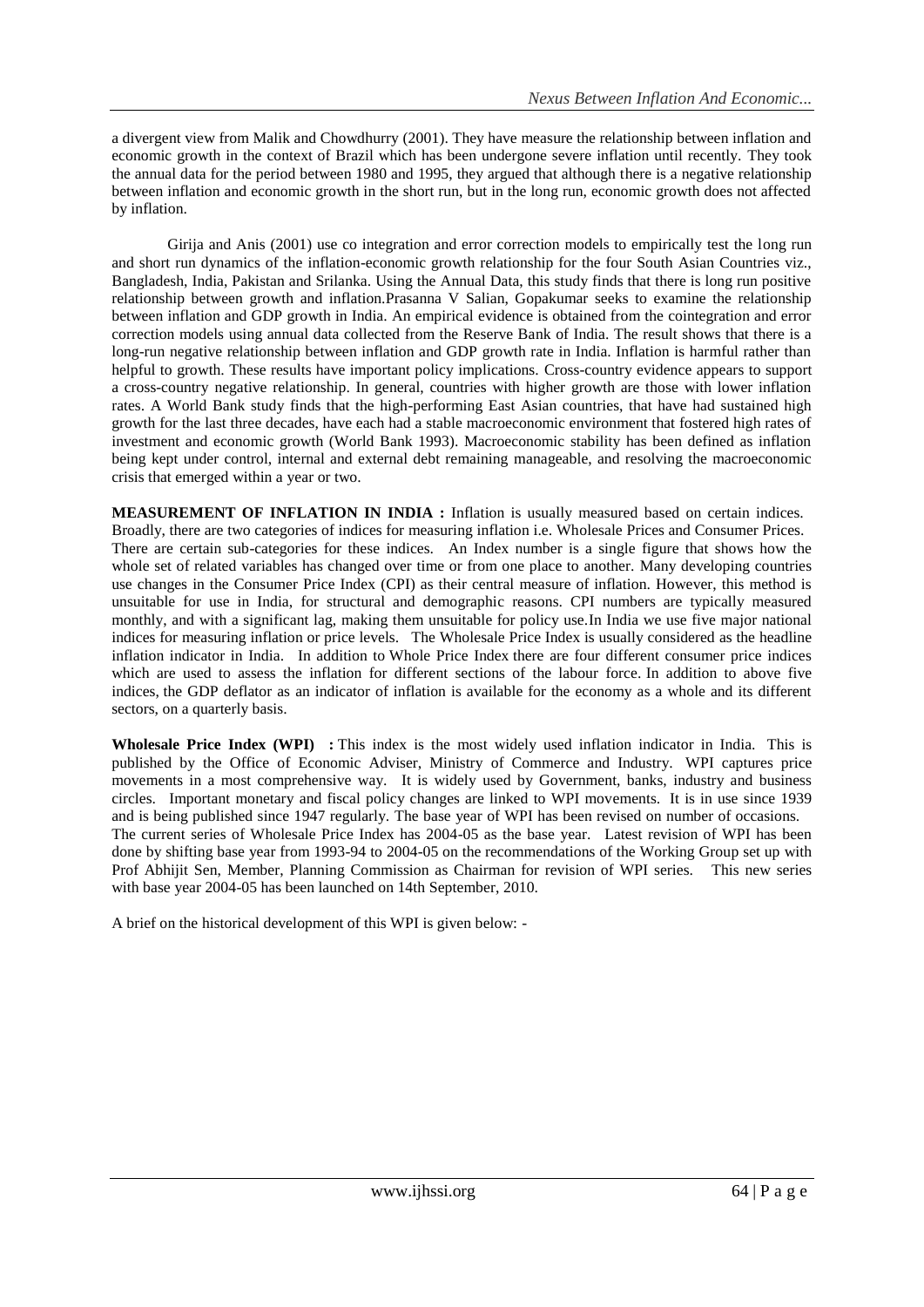| <b>Base Year</b>                 | Year of Introduction |     | No of Items in Index No of Price Quotations |
|----------------------------------|----------------------|-----|---------------------------------------------|
| Week ended 19th August 1939      | 1942                 | 23  | 23                                          |
| End August 1939                  | 1947                 | 78  | 215                                         |
| 1952-53 (1948-49 as weight base) | 1952                 | 112 | 555                                         |
| 1961-62                          | <b>July 1969</b>     | 139 | 774                                         |
| 1970-71                          | January 1977         | 350 | 1295                                        |
| 1981-82                          | <b>July 1989</b>     | 447 | 2371                                        |
| 1993-94                          | April 2000           | 435 | 1918                                        |
| 2004-05                          | September 2010       | 676 | 5482                                        |

## **Table 1: Historical development of this WPI**

[Methodology, Basket and Weights Adopted for Revised Index Numbers of](http://www.allbankingsolutions.com/Banking-Tutor/Report-WPI-Revision-2004-05-Base-Year.pdf) Wholesale Prices in India with Base Year  $2004-05 = 100$ . WPI and Inflation Data up to  $2010$  based on new series with base year  $2004-05$ Thus the latest WPI has a basket of 676 items with 5482 quotations. There are three major categories which have different weights.

| Category                | Weight  |
|-------------------------|---------|
| <b>Primary Articles</b> | 20.12\% |
| Fuel & Power            | 14.91%  |
| Manufactured Products   | 64.97%  |

Thus we can say that the WPI measures the price of a representative basket of wholesale goods. In India, this basket is composed of three groups: Primary Articles, Fuel and Power and Manufactured Products. Food Articles from the Primary Articles Group account for 14.3% of the total weight. The most important components of the Manufactured Products Group are Chemicals and Chemical products (12%); Basic Metals, Alloys and Metal Products (10.8%); Machinery and Machine Tools (8.9%); Textiles (7.3%) and Transport, Equipment and Parts (5.2%). WPI numbers are typically measured weekly by the Ministry of Commerce and Industry.

The general criticism of WPI is that it considers the wholesale price which is not relevant for consumers because they purchase on retail prices. In this context, a major problem identified by the Reserve Bank of India (RBI) is the measurement of inflation in India:

―Which inflation index do we target? Our headline inflation index is the WPI and that does not, by definition, reflect the consumer price situation."

(Subbarao (2010a)

Secondly WPI has been criticised due to non exclusion of services.

The multiplicity of inflation indices available in India has often been described as problematic and has been used as an argument for not adopting a full fledged inflation targeting framework.

# **NEXUS BETWEEN INFLATION AND ECONOMIC DEVELOPMENT IN INDIA :**

To attain sustainable economic growth with price stability continues to be the central objective of macroeconomic policies for most countries in the world today.In the outcome of the global financial crisis in 2008, as growth gradually recovered, inflation gained momentum in India. Inflation remained higher and persisted at above the comfort level of the Reserve Bank of India. The debate of growth-inflation trade-off and the role of monetary policy reappeared and have once again acquired centre stage of recent policy debate. High output growth and low inflation are among the most important objectives of macroeconomic policy. But there are perceived trade-offs between lowering inflation and achieving high growth. Empirical evidence emphasizes that the growth-inflation relationship depends on the level of inflation—at some low levels, inflation may be positively correlated with growth, but at higher levels inflation is likely to be harmful to growth. In other words, the relationship between inflation and output growth is non-linear. If such a non-linear relationship exists, then it should be possible to estimate the inflexion point, or threshold, beyond which output growth becomes costly. In this context, several studies have examined the relationship between inflation and long-run growth in a nonlinear framework. There are different economic theories which ascertain consensus on the inflation – growth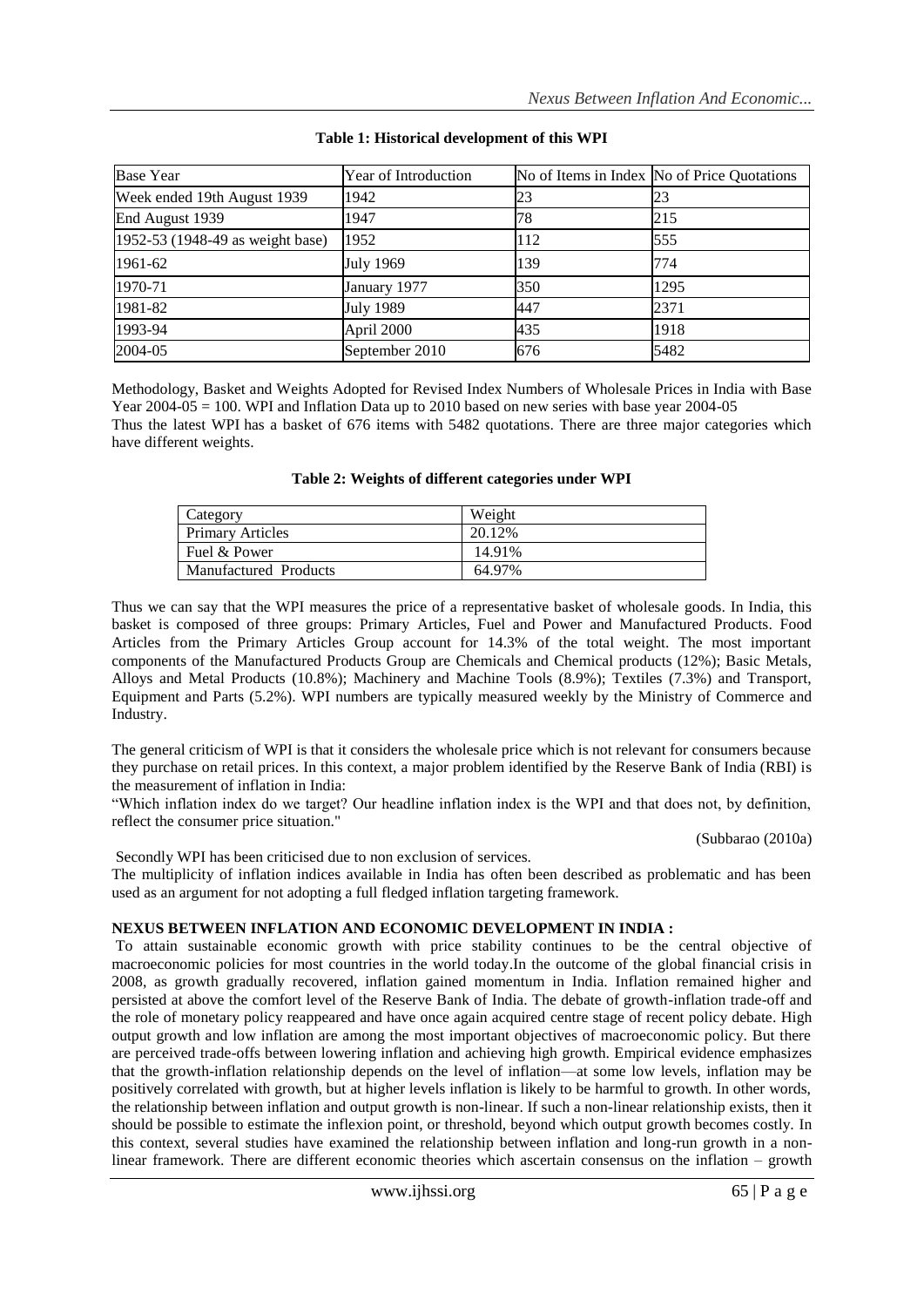relationship. Classical economics recalls supply-side theories, which emphasise the need for incentives to save and invest if the nation's economy is to grow. Keynesian theory provided the AD-AS framework, a more comprehensive model for linking inflation to growth. Monetarism reemphasised the critical role of monetary growth in determining inflation, while Neoclassical and Endogenous Growth theories sought to account for the effects of inflation on growth through its impact on investment and capital accumulation. A plethora of research has extensively examined all the dimensions and aspects of the relationship between inflation and growth including the nature of their interaction and the direction of causality.

Bruno and Easterly (1996) also found using different panels, that episodes of high inflation corresponded with negative growth in output. Ghosh and Phillips (1998) interestingly noticed that during low inflation period, there is a significant positive impact on growth, but beyond a certain limit (2 to 3 percent per year), inflation however negatively affects growth in output. Furthermore, they have found that decline is inflation positively influences growth. While there is a consensus suggesting that in the long run, high inflation is correlated with a lower level of economic growth, several other studies have examined this finding for a single country over time. Rangarajan (1997) analyzed data for India and established the range of 5-7 percent which has been further confirmed by Samantaraya and Prasad (2001) who suggested that 6.5 percent is the estimated threshold. Mubarik (2005) studied data for Pakistan for a wide sample period of 1973-2005 and concluded that beyond 9 percent, inflation affects growth adversely, while at a moderately low level of 5 percent, inflation positively influences growth.Krishna Veni and Pradeep Kumar Choudhury concluded on the basis of their study ,

Based on data of Indian economy during 1981-2004, that the two variables inflation and growth are not co integrated. Therefore, it is evident that there is no long run relationship between these two variables in India. It is also clear from this study that since the growth of the economy is not related to inflation, acceleration of growth should be focused forever as one of the foremost economic objectives of the nation. Similarly, inflation may take place due to supply side and demand side factors. Apart from these, the monetary factors and the international factors also may lead to inflation. Based on the circumstances, the government has to take the timely measures to control the inflation in order to maintain economic stability in the economy.

In her paper Saumitra N Bhaduri concluded the negative correlation between the inflation and growth for India, the original series is small and weak. However, after decomposing the data and extracting the long run and short run components, a stronger and persistent negative relationship emerges between the growth and inflation while it is insignificant for the longer term.Using the monthly wholesale price index and index of industrial production as the proxies of inflation and output growth respectively Bipradas Rit have constructed a bivariate GARCH model of inflation and growth to find the relationship between inflation, inflation uncertainty and output growth of India. They find strong evidence of positive relationship between inflation and inflation uncertainty and between growth and growth uncertainty. But no statistically significant relationship between inflation uncertainty and output growth rate has been empirically observed. This analysis suggests that price stability must not be the main focus of policy prescription.

.Deepak Mohanty, A B Chakraborty, Abhiman Das and Joice John examine the issue of the existence of threshold effects in the relationship between inflation rate and real GDP growth in India using 3 different approaches. Their empirical analysis uses data for the period of Q1:1996-97 to Q3:2010-11 in order to capture the more recent picture of the growth inflation nexus and results suggest that there exists statistically significant structural break in the relation between output growth and inflation in between 4.0 and 5.5 per cent of inflation above which inflation retards growth rate of GDP and below the threshold level, there is a statistically significant positive relationship between inflation rate and growth. Thus substantial gains can be achieved if inflation is kept below the threshold.